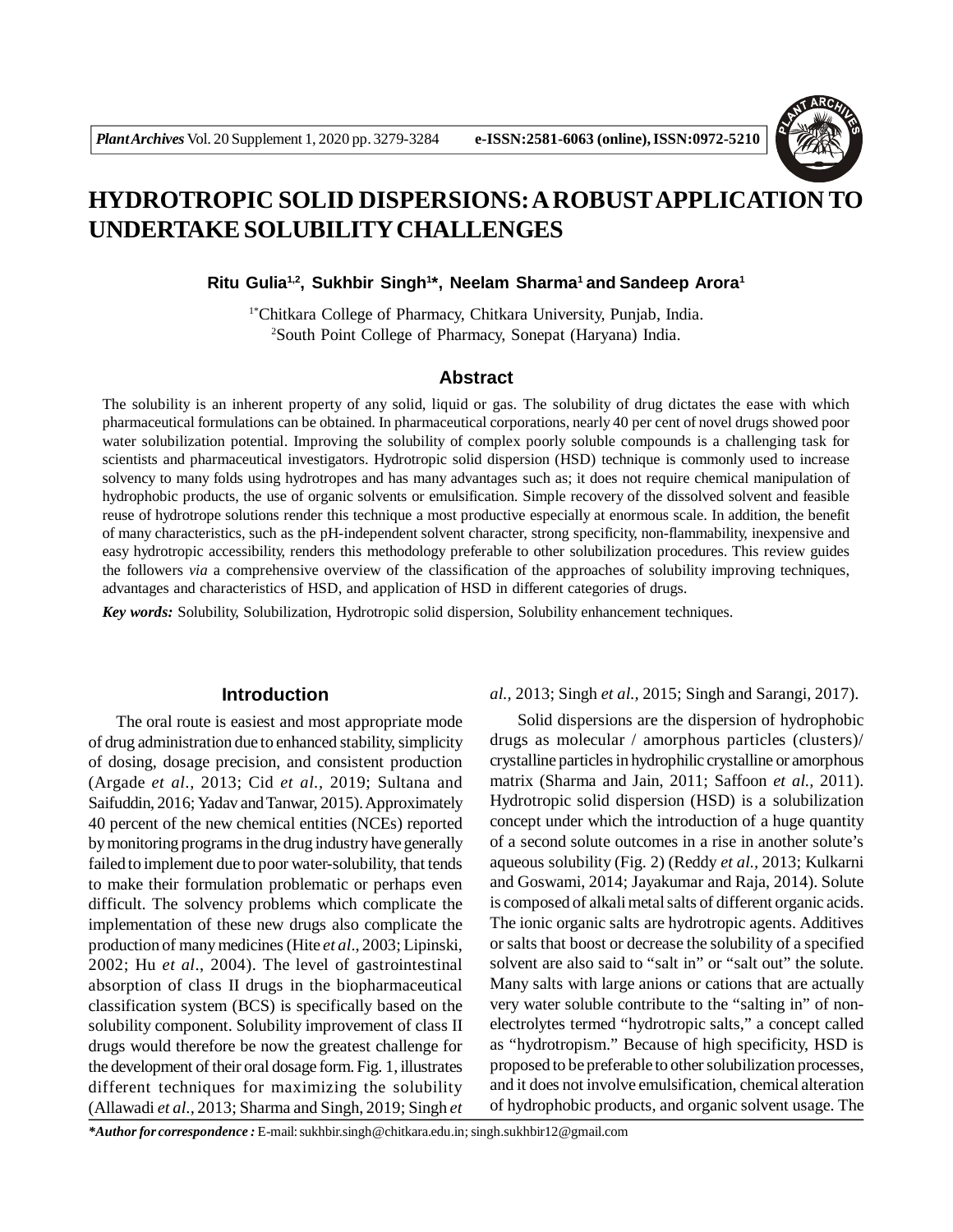



HSDs are processed and transported in either aqueous solutions or granular solids, usually at an activity level of 30-60%, or 90-95%, respectively. Liquid product is developed in a closed system, whereas spray drying creates granular hydrotropes (Sajid and Choudhary, 2012; Kim *et al.,* 2010; Kapse *et al.,* 2016; Kapadiya *et al.,* 2011; Dhapte and Mehta, 2015). Characteristics of HSDs



**Fig. 2:** Classification of hydrotropes.

are represented in fig. 3.

# **Method of preparation of HSD**

Hydrotropes in different ratio are dissolved in distilled water followed by addition of drug and stirred at magnetic stirring until semisolid mass is obtained. The semisolid mass is triturated with mortar-pestle, spread on watch glasses and placed in oven maintaining at temperature of 60-65°C. After drying, it passes through sieve # 100 and kept in desiccators till complete drying (Fig. 4) (Kim *et al.,* 2010; Kapadiya *et al.,* 2011).

# **Application of HSD**

**Non-steroidal anti-inflammatory drugs (NSAIDS)** Another researcher studied improved solubility of mefanamic acid by HSD production using 0.5 M sodium citrate. Dissolution studies had shown 62% increase in solubility of mefenamic acid in comparison to pure drug (Shelke, 2018). Other researchers found superior dissolution rate of flupirtine maleate through formation of HSD by solvent evaporation technique using hydrotropic

mixture containing niacinamide and sodium benzoate (Yadav *et al.,* 2018). Amaravathi *et al*., 2012 illustrated that dissolution profile of tablets of potato starch citratemefenamic acid HSD was found improved in comparison to tablets prepared using microcrystalline cellulose and lactose. Kadam *et al.,* 2016 synthesized stable and effective parenteral dosage form for acute pain

> management using etodolac-HSD prepared using sodium acetate (10%), sodium citrate (5%) and sodium benzoate (25%). In another research HSD of aceclofenac were prepared using hydrotropic blend (20% urea and 10% sodium citrate) to enhance aqueous solubility and chemical stability of drug (Maheshwari and Indurkhya, 2010). In another research, HSD of flupirtine were synthesized using hydrotropic combination of sodium benzoate and a niacinamide to achieve superior dissolution rate and increased oral bioavailability (Yadav *et al.,* 2018). Sharma and his colleagues augmented the solubility of meloxicam through HSD technique using urea, nicotinamide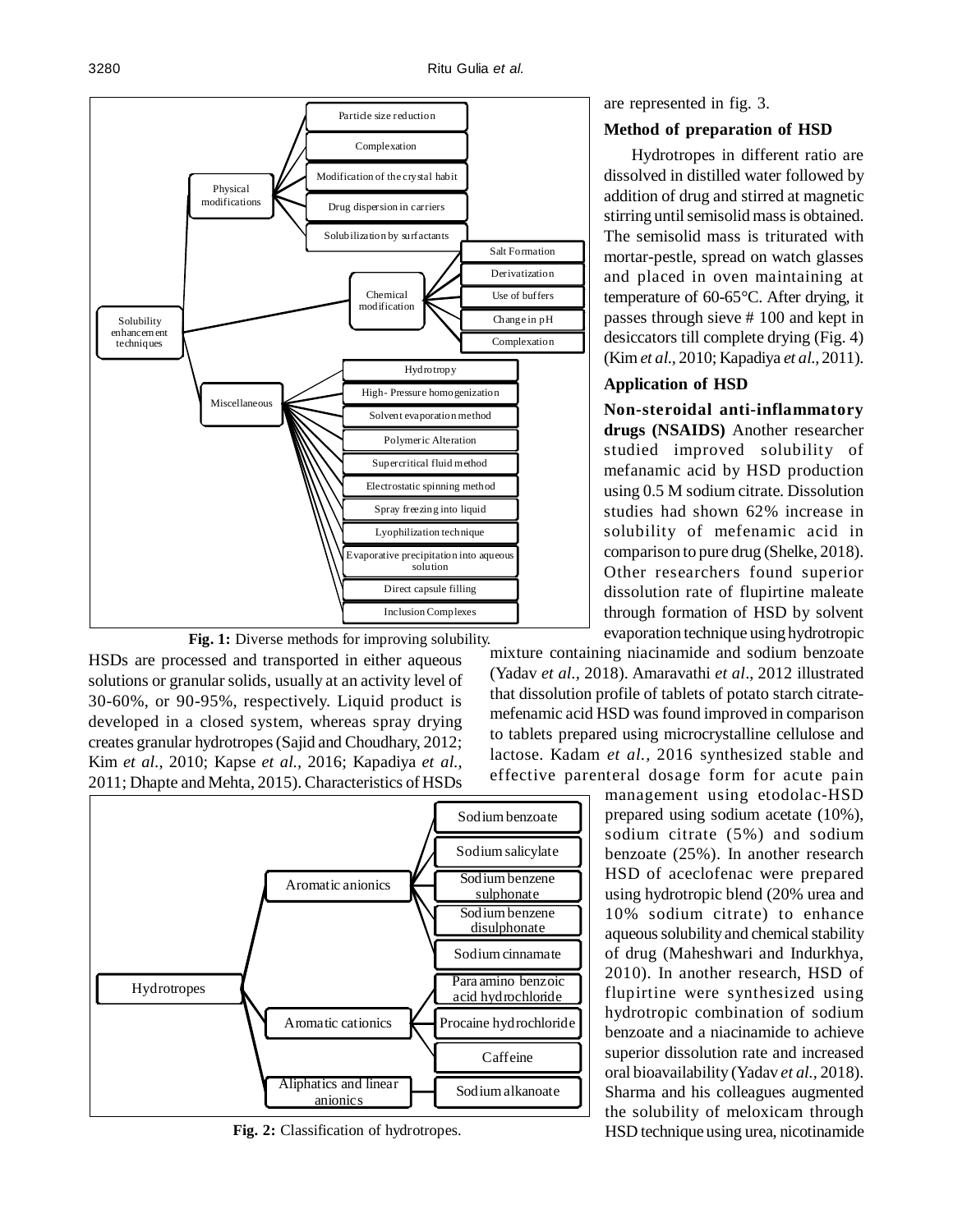

and sodium citrate and further, manufactured mouth dissolving tablets of meloxicam HSD using superdisintegrating agents *i.e.* cross-carmellose sodium and cross-povidone and subliming agent *i.e.* camphor (Sharma *et al*., 2015). Table 1, describes HSD of several drugs. **Fig. 3:** Characteristics of hydrotropic solid dispersion.

## **Antibiotic**

Another group of researcher investigated solubility enhancement of Miconazole and Fluconazole through mixed hydrotropic solubilization using sodium benzoate, urea and niacinamide as hydrotropes (Kaushik and Jat, 2017a; Kaushik and Jat, 2017b). Aqueous solubility as well as dissolution profile of Norfloxacin was improved by formulating HSD using sodium benzoate, urea and a niacinamide. Through *in-vivo* study, approximately 6.90 fold increase in AUC and five times amplification in  $C_{\text{max}}$ was observed for norfloxacin-HSD in comparison to pure drug (Kamble *et al.,* 2017). The solubility of nevirapine was determined in aqueous solution of urea (10  $\%$  w/v), lactose (20% w/v), citric acid 320% w/v), and mannitol (40% w/v), and maximum solubility was found in citric acid: lactose (25:15). Furthermore, fast dissolving nevirapine solid dispersion was manufactured (Madan *et al.,* 2017). Saibabu and his co-workers found solubility enhancement of Efavirenz through mixed hydrotropy using 10% w/v aqueous solutions of sodium acetate, urea,



**Fig. 4:** Methodology for hydrotropic solid dispersion manufacturing.

sodium citrate, and sodium benzoate. Maximum solubility was achieved with 10% w/v aqueous solution of sodium benzoate (Saibabu *et al.,* 2015). Hydrotropic solubilization method was used for solubility enhancement of norfloxacin using one part of drug with 1-4 parts of sodium benzoate which increases 6.29, 7.09, 8.59 and 9.56-fold aqueous solubility of norfloxacin with 1:1, 1:2, 1:3 and 1:4 drug: polymer ratios, respectively (Pai *et al*., 2014). Another research team manufactured HSD metronidazole using urea for enhancing the aqueous solubility of drug (Aseri *et al*., 2013).

## **Antipsychotic/Anti-depressant/Antiepileptic**

Novel fast dissolving oral dosage form of lurasidone hydrochloride using HSD technology were formulated and found highest solubility and bioavailability with 15:20:5 ratio of nicotinamide, sodium benzoate and sodium citrate (Madan *et al.,* 2015). In 2013, Shah *et al.,* enhanced the aqueous solubility of mixture of quetiapine fumarate, nortriptyline, propranolol and haloperidol using urea, niacin and niacinamide for improving their bioavailability (Shah *et al.,* 2013). Another research team formulated HSD of escitalopram oxalate using niacinamide and found 8 fold enhancement aqueous solubility with two-molar niacinamide (Choudhary *et al*., 2012). Beig and his coworkers investigated solubility-permeability profile of carbamazepine using urea and nicotinamide. Both hydrotropes induces 30-fold increase in solubility while 17-and 9-fold decline in permeability with nicotinamide and urea, respectively (Beig *et al*., 2016).

## **Rheumatoid arthritis**

In 2012, Asija and his colleagues carried out comparative solubility enhancement study of suphasalazine using solid dispersion, hydrotropy and micellar solubilization techniques. They found superlative results with hydrotropic solubilization (40-folds increase with sodium benzoate) while least increase with micellar solubilization (Asija *et al.,* 2012). Aqueous solubility of diacerein was enhanced by synergistic combination of sodium citrate and sodium acetate as hydrotropic agents (Bhoir *et al*., 2012).

#### **Anti-diabetic**

Madan and his research group increases the solubility of gliclazide using sodium salicylate, lactose, nicotinamide, urea, sodium acetate, sodium benzoate and trisodium citrate. They found maximum solubility with sodium salicylate and sodium benzoate in 25:15 ratios (Madan *et al*., 2017). Through *in-vitro* as well as *in-vivo* studies, Li and his co-workers established increase in solubility and bioavailability of HSD of glimepiride fabricated using meglumine as hydrotrope (Li *et al*., 2015).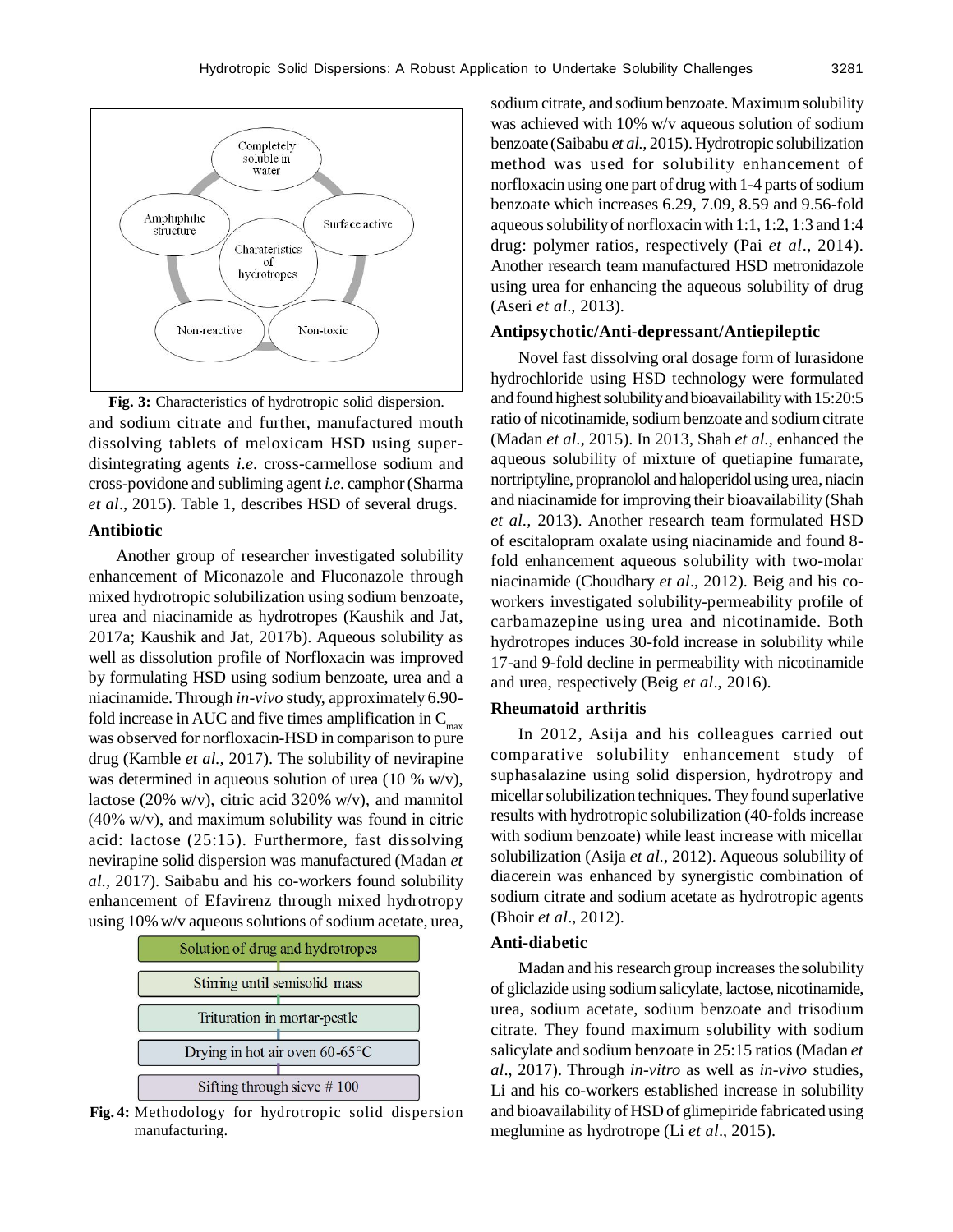| <b>Drug</b>                                          | <b>Hydrotropes</b>                                                                                          | <b>Drug Category</b>           | <b>Dosage Form</b>             | <b>References</b>                 |
|------------------------------------------------------|-------------------------------------------------------------------------------------------------------------|--------------------------------|--------------------------------|-----------------------------------|
| Mefanamic Acid                                       | 0.5 M Sodium citrate                                                                                        | <b>NSAID</b>                   | <b>HSD</b>                     | Shelke et al., 2018               |
| Flupirtine maleate                                   | Niacinamide and sodium<br>benzoate                                                                          | <b>NSAID</b>                   | <b>HSD</b>                     | Yadav et al., 2018                |
| Mefenamic acid                                       | Potato starch citrate                                                                                       | <b>NSAID</b>                   | Solid dispersion<br>tablet     | Amaravathi<br>et al., 2012        |
| Etodolac                                             | Sodium citrate, Sodium<br>acetate, Sodium benzoate                                                          | <b>NSAID</b>                   | Injections                     | Kadam et al., 2016                |
| Aceclofenac                                          | Urea, Sodium citrate                                                                                        | <b>NSAID</b>                   | <b>HSD</b>                     | Maheshwari and<br>Indurkhya, 2010 |
| Flupirtine                                           | Sodium benzoate,<br>Niacinamide                                                                             | <b>NSAID</b>                   | <b>HSD</b>                     | Yadav et al., 2018                |
| Meloxicam                                            | Urea, Nicotinamide,<br>Sodium citrate                                                                       | <b>NSAID</b>                   | Mouth dissolving<br>tablets    | Sharma et al., 2015               |
| Miconazole                                           | Sodium Benzoate,<br>Niacinamide, Urea                                                                       | Antibiotic                     | Solid dispersion<br>tablets    | Kaushik and Jat,<br>2017a         |
| Fluconazole                                          | Sodium Benzoate,<br>Niacinamide, Urea                                                                       | Antibiotic                     | <b>HSD</b>                     | Kaushik and Jat,<br>2017b         |
| Norfloxacin                                          | Sodium Benzoate,<br>Niacinamide, Urea                                                                       | Antibiotic                     | <b>HSD</b>                     | Kamble et al., 2017               |
| Nevirapine                                           | Urea, Lactose,<br>Mannitol,<br>Citric Acid                                                                  | Antibiotic                     | Fast<br>dissolving<br>tablets  | Madan et al., 2017                |
| Efavirenz                                            | Sodium Benzoate, Sodium<br>Citrate, Sodium Acetate, Urea                                                    | Antibiotic                     | Immediate<br>release tablets   | Saibabu et al., 2015              |
| Norfloxacin                                          | Sodium benzoate                                                                                             | Antibiotic                     | <b>HSD</b>                     | Pai et al., 2014                  |
| Metronidazole                                        | Urea                                                                                                        | Antibiotic /<br>Anti-protozoal | <b>HSD</b>                     | Aseri et al., 2013                |
| Lurasidone                                           | Sodium Benzoate,<br>Nicotinamide, Urea                                                                      | Anti-psychotic                 | Fast dissolving<br>tablets     | Madan et al., 2015                |
| Quetiapine Fumarate,<br>Nortriptyline,<br>Propanolol | Urea, Niacin, Niacinamide                                                                                   | Anti-psychotic                 | <b>HSD</b>                     | Shah et al., 2013                 |
| Escitalopram oxalate                                 | Niacinamide                                                                                                 | Anti-depressant                | <b>HSD</b> tablets             | Choudhary et al., 2012            |
| Carbamazepine                                        | Urea, Nicotinamide                                                                                          | Anti-epileptic drug            | <b>HSD</b>                     | Beig et al., 2016                 |
| Sulphasalazine                                       | Sodium benzoate, Sodium<br>acetate, Lignocaine<br>hydrocholride                                             | Rheumatoid arthritis           | Solid<br>dispersion<br>tablets | Asija et al., 2012                |
| Diacerein                                            | Sodium citrate, Sodium<br>acetate, urea, Sodium<br>salicylate, Sodium benzoate                              | Rheumatoid arthritis           | <b>HSD Capsules</b>            | Bhoir et al., 2012                |
| Gliclazide                                           | Sodium salicylate, Lactose,<br>Urea, Nicotinamide,<br>Sodium acetate Sodium<br>benzoate, Tri-sodium citrate | Anti-hyperglycemic<br>agent    | Fast<br>dissolving<br>tablets  | Madan et al., 2017                |
| Glimepiride                                          | Meglumine                                                                                                   | Anti-hyperglycemic<br>agent    | <b>HSD</b>                     | Li et al., 2015                   |
| Furosemide                                           | Urea, Sodium acetate, Sodium<br>benzoate, Sodium citrate                                                    | Diuretics                      | Fast dissolving<br>tablets     | Maheshwari and<br>Jagwani, 2011   |
| Azilsartan<br>medoxomil                              | Sodium acetate, Sodium<br>citrate, Urea, Sodium benzoate                                                    | Anti-hypertensive<br>agent     | <b>HSD</b> Tablets             | Surwade et al., 2015              |

**Table 1:** Description about HSD of various drugs.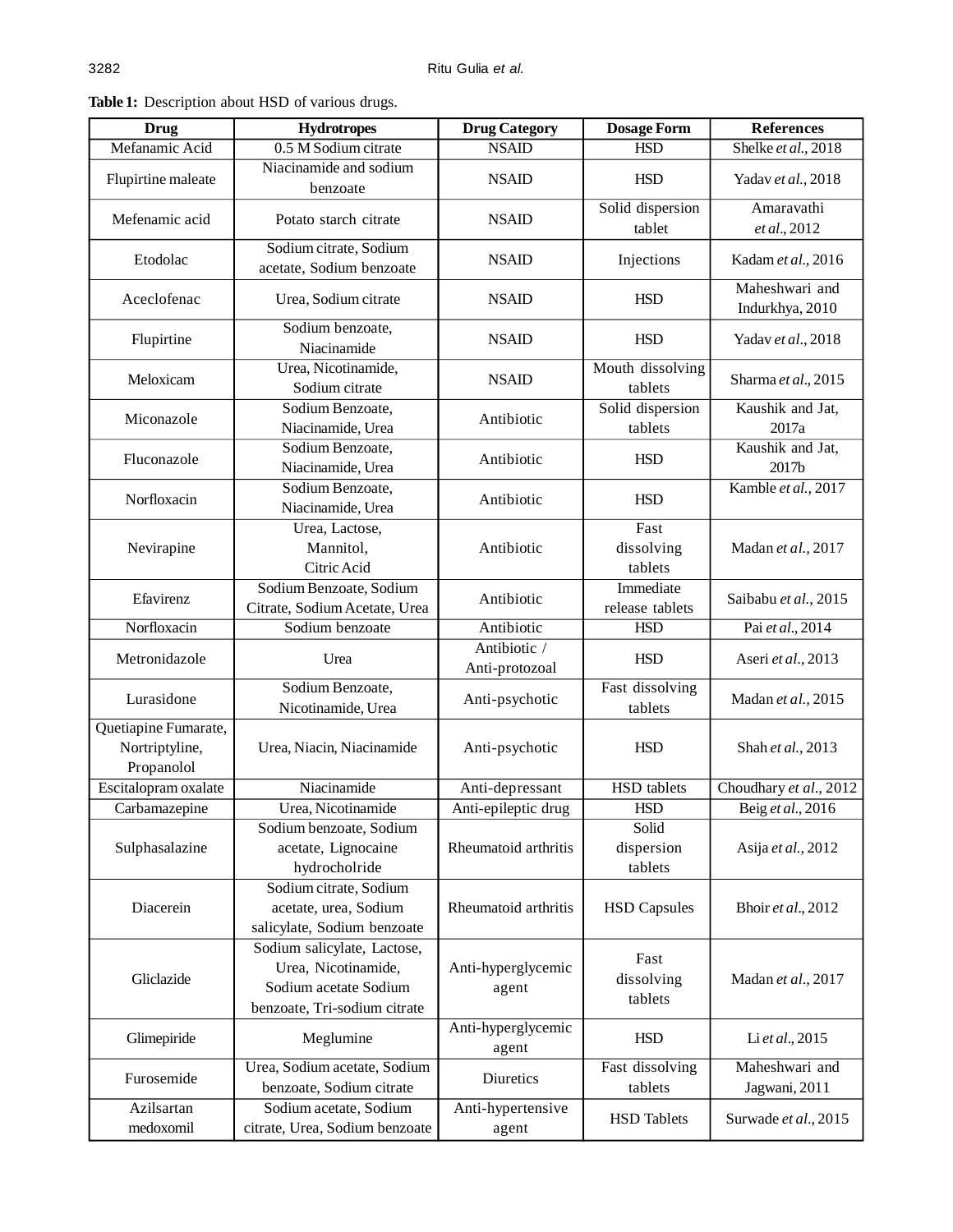# **Diuretics**

Another researchers formulated HSD of furosemide using urea (10% w/v), sodium acetate (20% w/v), sodium benzoate (30% w/v), and sodium citrate (40% w/v) (Maheshwari and Jagwani, 2011).

#### **Anti-hypertensive**

Azilsartan medoxomil solubility was enhanced using mixed hydrotropy using sodium acetate, sodium citrate, urea and sodium benzoate and highest solubility was achieved with 5:20:15 ratio of urea, sodium acetate and sodium benzoate (Surwade *et al*., 2015).

# **Conclusion**

Solubility is the drug's key important fundamental attribute for the production of different dosage forms along with oral bioavailability in its formulations. In the method of HSD solubilization, adding an additional quantity of second solvent leads in quite a great increase in the aqueous solubility of another solution. The HSD therefore evolves as a valuable method for improving the solubility and dissolution rate pattern of a certain chemical entity which belongs to the BCS class II.

# **Acknowledgement**

The authors are thankful to Chitkara College of Pharmacy, Chitkara University, Punjab, India for providing facilities for compilation of this review.

# **Conflict of interests**

The authors report no conflicts of interest in this work.

# **References**

- Allawadi, D., N. Singh, S. Singh and S. Arora (2013). Solid dispersions: a review on drug delivery system and solubility enhancement. *International Journal of Pharmaceutical Sciences and Research.*, **4(6):** 2094-2105.
- Amaravathi, V., S. Firoz, D. Kishore, Y.C. Mouli and M. Venkataramudu (2012). Formulation and evaluation of mefenamic acid tablets by using modified starch. *Asian J. of Pharmaceutical Science & Technology.*, **2(2):** 46-53.
- Argade, P.S., D.D. Magar and R.B. Saudagar (2013). Solid Dispersion: Solubility Enhancement Technique for poorly water soluble Drugs. *Journal of Advanced Pharmacy Education & Research.*, **3(4):** 427-439.
- Aseri, A., D. Duggal, J. Katewa and A. Nayak (2013). Enhancement of solubility of poorly water soluble drugmetronidazole by hydrotropy. *Asian J. of Pharmaceutical Research and Development.*, **1(2):** 98-102.
- Asija, R., N. Kalariya, S. Asija and M.T. Arvind (2012). Enhanced solubility study of sulphasalazine using different solubilization techniques. *International Research Journal of Pharmacy.*, **3(8):** 187-190.
- Beig, A., D. Lindley, J.M. Miller, R. Agbaria and A. Dahan (2016). Hydrotropic solubilization of lipophilic drugs for oral delivery: The effects of urea and nicotinamide on carbamazepine solubility-permeability interplay. *Frontiers in Pharmacology.*, **7:** 379.
- Bhoir, S., S. Dhole, N. Kulkarni, P. Sangole, S. Thorat and D. Bhoite (2012). Novel and validated spectrophotometric estimation of diacerein in bulk and capsule formulation using mixed hydrotropic solubilisation approach. *International Journal of Pharmacy and Pharmaceutical Sciences.,* **4(4):** 501-504.
- Choudhary, N.H., M.S. Kumbhar, D.A. Dighe, P.S. Mujgond and M.C. Singh (2012). Solubility enhancement of escitalopram oxalate using hydrotrope. *International J. of Pharmacy and Pharmaceutical Sciences*, **5(1):** 121-125.
- Cid, A.G., A. Simonazzi, S.D. Palma and J.M. Bermúdez (2019). Solid dispersion technology as a strategy to improve the bioavailability of poorly soluble drugs. *Therapeutic Delivery*, **10(6).**
- Dhapte, V. and P. Mehta (2015). Advances in hydrotropic solutions: An updated review. *St. Petersburg Polytechnical University Journal: Physics and Mathematics.*, **1(4):** 424-435.
- Hu, J., K.P. Johnston and R.O. Williams III (2004). Rapid dissolving high potency danazol powders produced by spray freezing into liquid process. *International Journal of Pharmaceutics.,* **271:** 145-154.
- Jayakumar, C. and C. Raja (2014). A review on solubility enhancement using hydrotropic phenomena. *International J. of Pharmacy and Pharmaceutical Sciences*, **6(6):** 1-7.
- Kadam, P.S., V.V. Pande, S.K. Vibhute and M.A. Giri (2016). Exploration of mixed hydrotropy strategy in formulation and development of etodolac injection. *Journal of Nanomedicine Research.*, **3(4):** 1-7.
- Kamble, R., S. Sharma and P. Mehta (2017). Norfloxacin mixed solvency based solid dispersions: An *in-vitro* and *in-vivo* investigation. *Journal of Taibah University for Science.*, **11:** 512-522.
- Kapadiya, N., I. Singh, K. Mehta, G. Karwani and J. Sen (2011). Hydrotropy: A promising tool for solubility enhancement: A Review. *International Journal of Drug Development & Research.*, **3(2):** 26-33.
- Kapse, V.N., V.M. Dharashive, S.R. Devne and G. Ajit (2016). Effect of hydrotropes on solubility of drugs. *International Journal of Pharmaceutical and Chemical Sciences.*, **5(1):** 48-52.
- Kaushik, A. and R.K. Jat (2017a). Solubility enhancement of miconazole by formulation of hydrotropic solid dispersions, *Journal of Drug Delivery and Therapeutics.*, **7(3):** 117-126.
- Kaushik, A. and R.K. Jat (2017b). Solubility enhancement of fluconazole by formulation of hydrotropic solid dispersions. *Journal of Biomedical and Pharmaceutical Research*, **6(3):** 129-140.